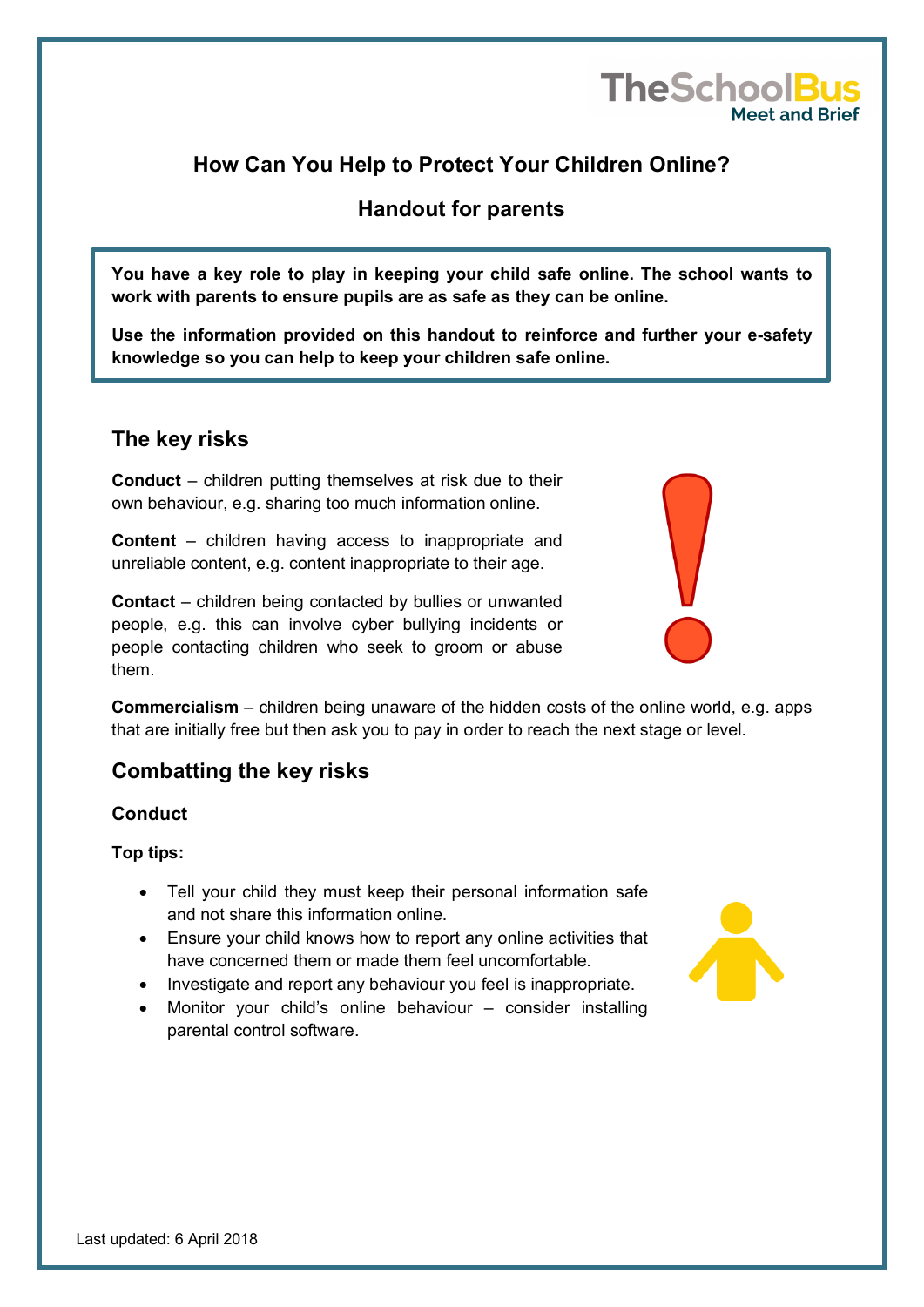### **Content**

### **Top tips:**

- Set expectations and rules for what is appropriate for your child to access online – familiarise yourself with different age ratings and read guidance for parents on different online platforms.
- Ensure your child knows that it is illegal to download some online content.
- Consider installing parental controls and filters to block inappropriate content.

### **Contact**

### **Top tips:**

- Review your child's 'friend' list regularly and make sure you know who your child talks to online.
- Show your child how to block or remove someone they don't want to talk to and how they can report these people.

### **Commercialism**

### **Top tips:**

- Encourage your child to 'think before they click'.
- Consider placing restrictions on in-app purchases.
- Talk to your child about the costs associated with different online platforms.
- Keep an eye on phone bills, credit/debit card statements and other payment methods.

# **Reporting concerns**

#### **If your child raises a concern with you:**

- Reassure them that they can always come to you for help.
- Save any evidence relating to a concern or incident, where possible.
- Ensure your child is aware of the reporting processes for different online platforms.

#### **If you want to report your own concern:**

- If the situation is an emergency, contact 999.
- Report concerns relating to grooming or illegal behaviour to the CEOP [\(https://www.ceop.police.uk/safety-centre/\)](https://www.ceop.police.uk/safety-centre/).
- Report criminal online content (including child sexual abuse images, criminally obscene adult content and non-pornographic child sexual abuse images) to the Internet Watch Foundation (IWF) [\(https://www.iwf.org.uk/\)](https://www.iwf.org.uk/).
- Report content which incites hatred on the grounds of race, religion, disability or sexuality to True Vision [\(http://www.report-it.org.uk/home\)](http://www.report-it.org.uk/home).
- Ensure you are familiar with the reporting procedures for different online platforms,







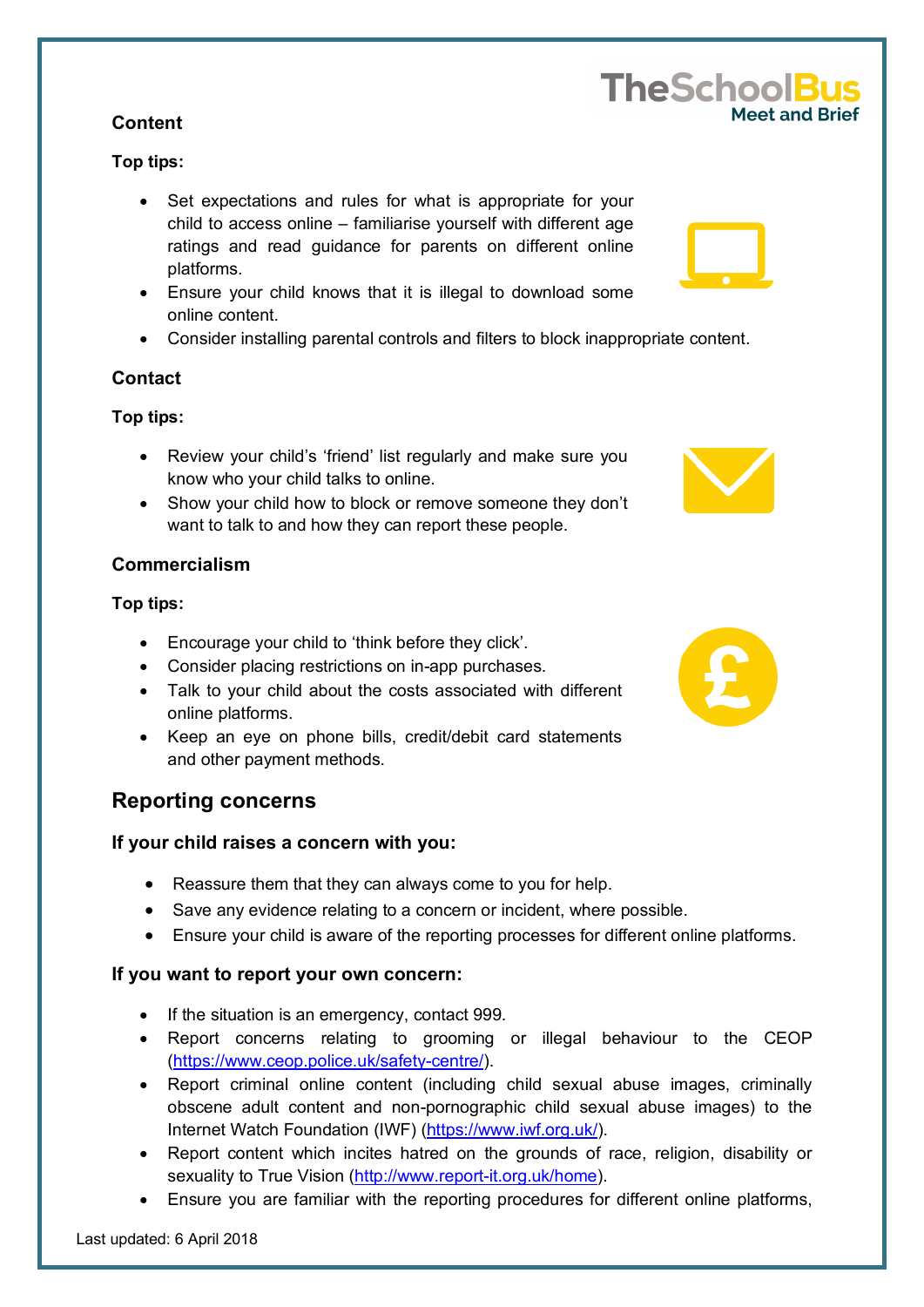and utilise them where necessary.



**TheSchoolBus** 

Meet and Brief

#### **If you want to talk to the school:**

• Contact **name of staff member** on **email address** or **phone number**.

## **The school's role**

Pupils are taught about online safety across the curriculum. They are taught about a number of different issues, such as the importance of e-safety and how to report concerns.

The school implements an E-Safety Policy- a copy of this policy can be found on **the school website**. Alternatively, you can request a copy from **the school office**.

Our **e-safety officer** is **name of staff member** – they can be contacted on **email address** or **phone number** – if you have any queries relating to the school's online safety policies or how we promote e-safety to your children, do not hesitate to ask.